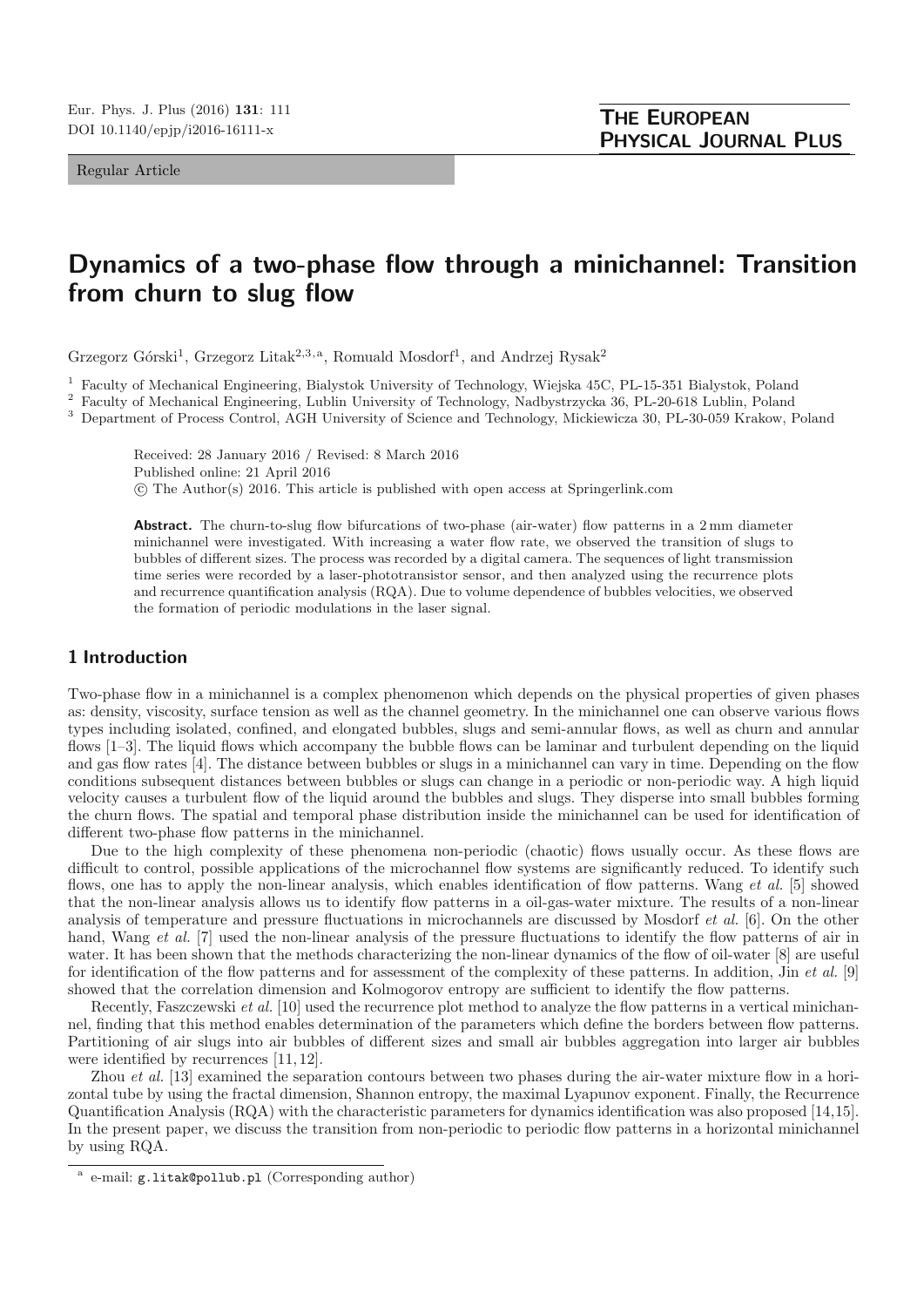

**Fig. 1.** Schematic design of the experimental stand and examples of recorded data. (a) Experimental setup: 1. horizontally oriented minichannel with a diameter of 2 mm, 2. lens, 3. phototransistor sensor, 4. laser, 5. High speed camera. (b) Signal from laser-phototransistor sensor in the bubble flow. (c) Signal from laser-phototransistor sensor in the slug flow. (d) Two subsequent frames of high-speed video frames showing the slug defragmentation by turbulent liquid flow.

#### **2 Experimental setup and the measurment procedure**

A schematic design of the experimental stand is shown in fig. 1(a). Flow patterns were recorded with using a Phantom digital camera at  $5000$  fps  $(1280 \times 64)$  pixels). The video records were used to identify the mechanism of small bubble creation by a turbulent flow  $(fig. 1(d))$ . The content of the minichannel (*i.e.* bubbles or liquid) was qualitatively assessed using the laser-phototransistor sensor. A schematic view of the laser-phototransistor sensor is shown in fig. 1(a). The sensor consisted with a laser generating a 3mm laser beam, a lens and a silicon sensor placed in the focal point of the lens. Data from the laser-phototransistor sensors were acquired by the acquisition system (an accuracy of 1mV for voltages in the range of  $-10V$  to  $10V$ ) at a sampling rate of 5kHz. Examples of the data recorded by the laserphototransistor sensor are presented in figs.  $1(b),(c)$ . In the first case (fig.  $1(b)$ ), the velocity of the bubble front was  $3.37 \text{ m/s}$  while in the second case (fig. 1(c)) it was  $1.85 \text{ m/s}$ . Figure 1(d) illustrates the defragmentation of the air slug caused by vortices. These vortices occur at the end of the slug flow due to the differences in air slugs and water velocities. Here the decreasing width of the slug tail leads to the variations in pressure and the tearing of air bubbles.

Figure 2 shows the digital camera snapshots of the selected flow cases with decreasing the water volume flow rate q from the bottom to top cases. Interestingly, the initial flow pattern (at the bottom of fig. 2) with different sizes of bubbles transformed into a slug flow through a churn phase. Actually, the flow seems to be more regular or/and periodic after the formation of the optimal length slugs. This is the principal effect studied in this paper. For the identification of this transition we propose to use the Recurrence Plots (RP) and Recurrence Quantification Analysis (RQA).

### **3 Recurrence analysis**

Generally, the periodicity of the underlying dynamics can be investigated by means of recurrences which is calculated for each point of the reconstructed trajectory. This method was developed by Eckmann et al. [16] and extended by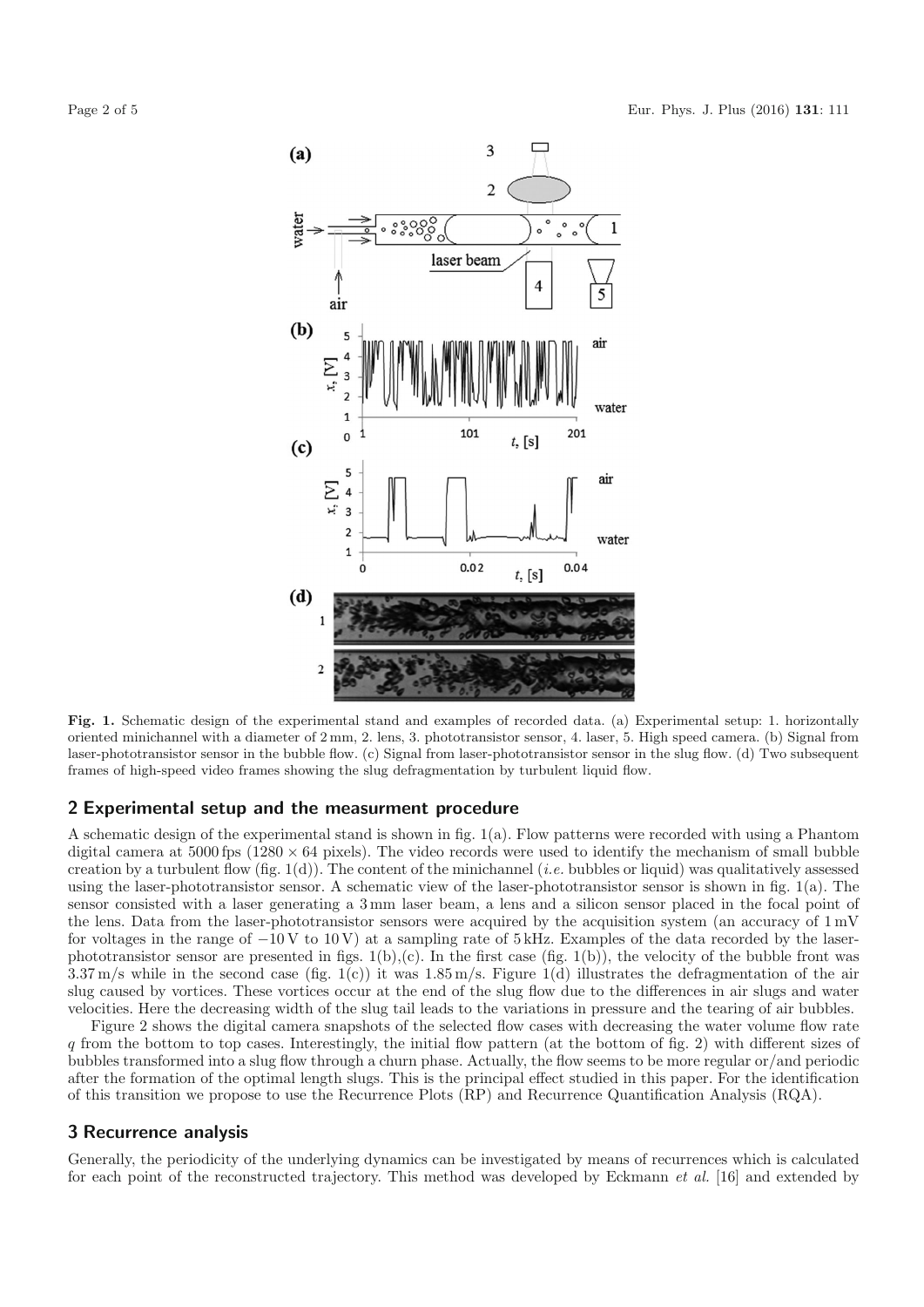

**Fig. 2.** Photos of the selected flow cases with decreasing water volume flow rate  $q$  [l/min] ranging from 0.73 at the bottom to 0.11 on the top. The experimental data were collected by a quasistatic change of  $q$  from higher to lower values. The corresponding air volume flow rate was  $q_a = 0.11/\text{min}$ .



**Fig. 3.** Laser light transmission and the corresponding recurrence plots of the lines from fig. 2: No. 4 (a) from the top  $(q = 0.1691/\text{min})$  No. 3 (b) from the bottom  $(q = 0.6321/\text{min})$ . i, j are related to the measurement instants expressed in the sampling units  $\Delta t = 0.2$  ms. For recurrence plots estimations we used the Cross Recurrence Plot Toolbox [24].

Webber and Zbilut [17], Casdagli [18] and later by Marwan and others [19]. This method can be applied for both short deterministic and noisy experimental data (see [20,21]). Two points on a trajectory are marked as neighbours if they are close enough to each other and this can be expressed by the distance matrix R with its element  $R_{ij}^{\epsilon}$  given by [16]:

$$
R_{ij}^{\epsilon} = \Theta(\epsilon - \|\mathbf{x}_i - \mathbf{x}_j\|),\tag{1}
$$

where  $\epsilon$  is the threshold value and  $\Theta(\cdot)$  denotes the Heaviside function. The number of recurrence points depends on both the underlying dynamics and the threshold value. A standard technique for approximations is that the threshold value should not be higher than several percentage of the total number of points [19].

Figure 3 shows the laser light transmission time series and the corresponding RPs for two different water volume flow rates q. In these cases, the RP  $\epsilon = 3\sigma$  calculated with Euclidean distance in the reconstructed phase space. The embedding dimension  $m = 8$ , the delay in the reconstructed coordinates  $\delta i = 8$  calculated by standard methods using the first minimum of averaged mutual information and the nodal fraction of the false neighbours [22]. Following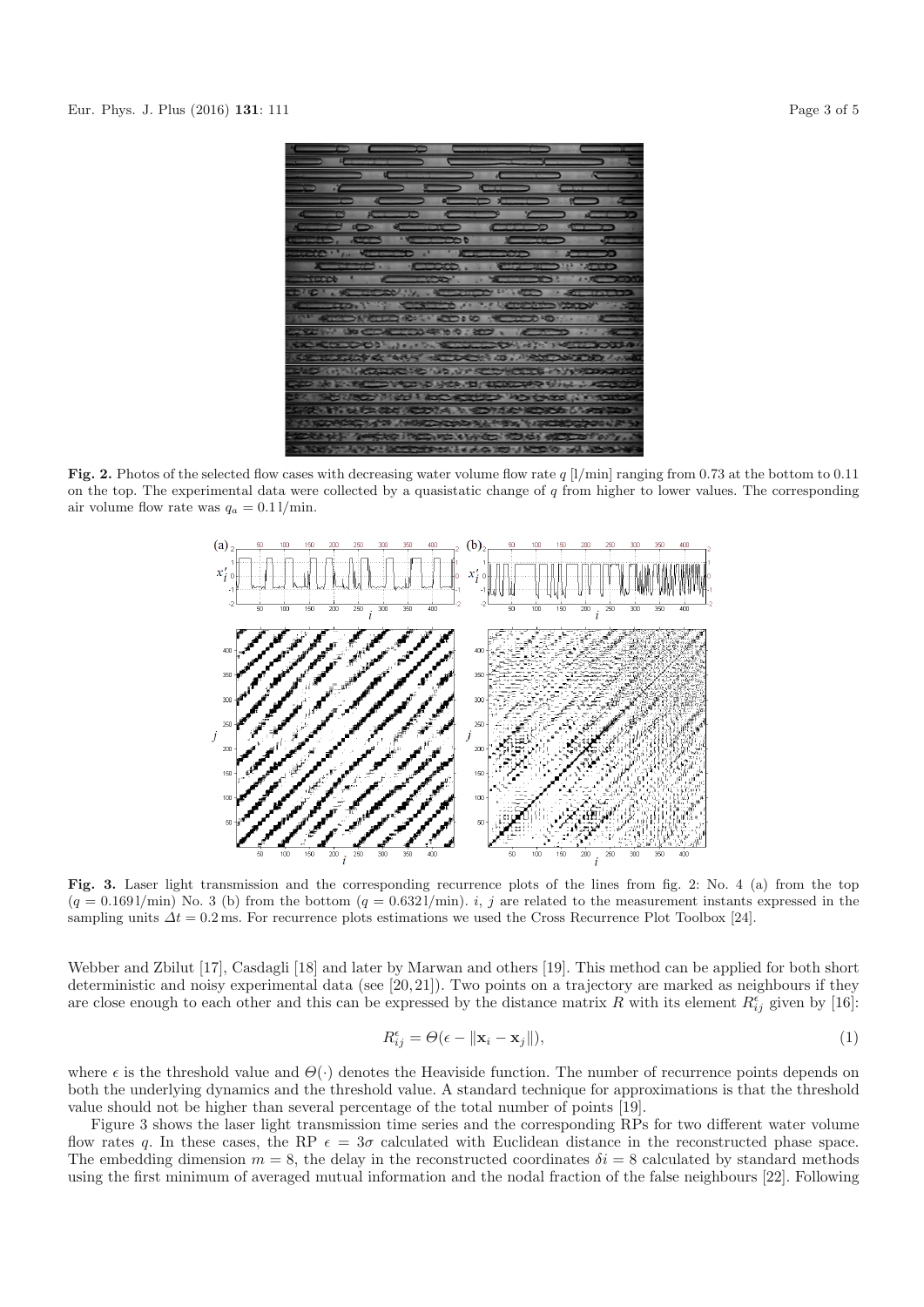



Fig. 4. The RQA results: Recurrence rate - RR, Determinism - DET, Laminarity - LAM, and  $1/L_{max}$  as functions of the water volume flow rate q for (a)-(d), respectively. The RQA and embedding assumptions [24] were  $\epsilon = 3\sigma$ , the embedding parameters as in fig. 3.

Takens [23] we define the following vectors **x** based on the laser light transmission  $x(t)$  which can be written in the embedded space:

$$
\mathbf{x}(t) = (x(t), x(t - \delta i \Delta t), x(t - 2\delta i \Delta t), \dots, x(t - (m - 1)\delta i \Delta t)),
$$
\n(2)

where  $\Delta t$  is a sampling period.  $\mathbf{x}_i$  and  $\mathbf{x}_j$  appearing in eq. (1) are related to discrete time  $t_i = i\Delta t$  and  $t_j = j\Delta t$ , respectively via  $\mathbf{x}_i$  or  $j = \mathbf{x}(t_{i \text{ or } j})$ . The horizontal and vertical axes represent the time instants i and j for which the distance formula (eq. (1)) is applied.

Note that for  $q = 0.1691/\text{min}$  (a) the RP clearly indicates the periodic changes signalled by the diagonal lines formed by the recurrence points. On the other hand, the second case for  $q = 0.6321/\text{min}$  (b) shows a definitely nonperiodic behaviour.

To throw more light on the transition we use the RQA parameters [19]. The recurrence rate,  $RR$ , is a measure the systems ability to return to the neighbourhood of its previous state and has the following definition:

$$
RR = \frac{1}{N^2} \sum_{i,j \neq i}^{N} R_{ij}^{\epsilon},\tag{3}
$$

where  $N$  is a number of sampling points.

Regarding other parameters the RQA provides the probability  $p(l)$  or  $p(v)$  of line distribution according to their lengths l or v (for diagonal and vertical lines). They are calculated as

$$
p(z) = \frac{P^{\epsilon}(z)}{\sum_{x=x_{min}}^{N} P^{\epsilon}(z)},
$$
\n(4)

where  $z = l$  or v depend on the diagonal or vertical structures in a specific recurrence plot.  $P^{\epsilon}(z)$  denotes the histogram of z lengths and a fixed value of  $\epsilon$ .

Such measures as determinism DET, laminarity LAM, are based on probabilities  $P^{\epsilon}(z)$ 

$$
DET = \frac{\sum_{l=l_{min}}^{N} l P^{\epsilon}(l)}{\sum_{l=1}^{N} l P^{\epsilon}(l)},
$$
\n(5)

$$
LAM = \frac{\sum_{v=v_{min}}^{N} v P^{\epsilon}(v)}{\sum_{v=1}^{N} v P^{\epsilon}(v)},
$$
\n(6)

where  $l_{min}$  and  $v_{min}$  denote minimal values which should be chosen for a specific dynamical system. In our case we assumed  $l_{min} = v_{min} = 2$ . The determinism DET is a measure of the predictability of the examined dynamical system